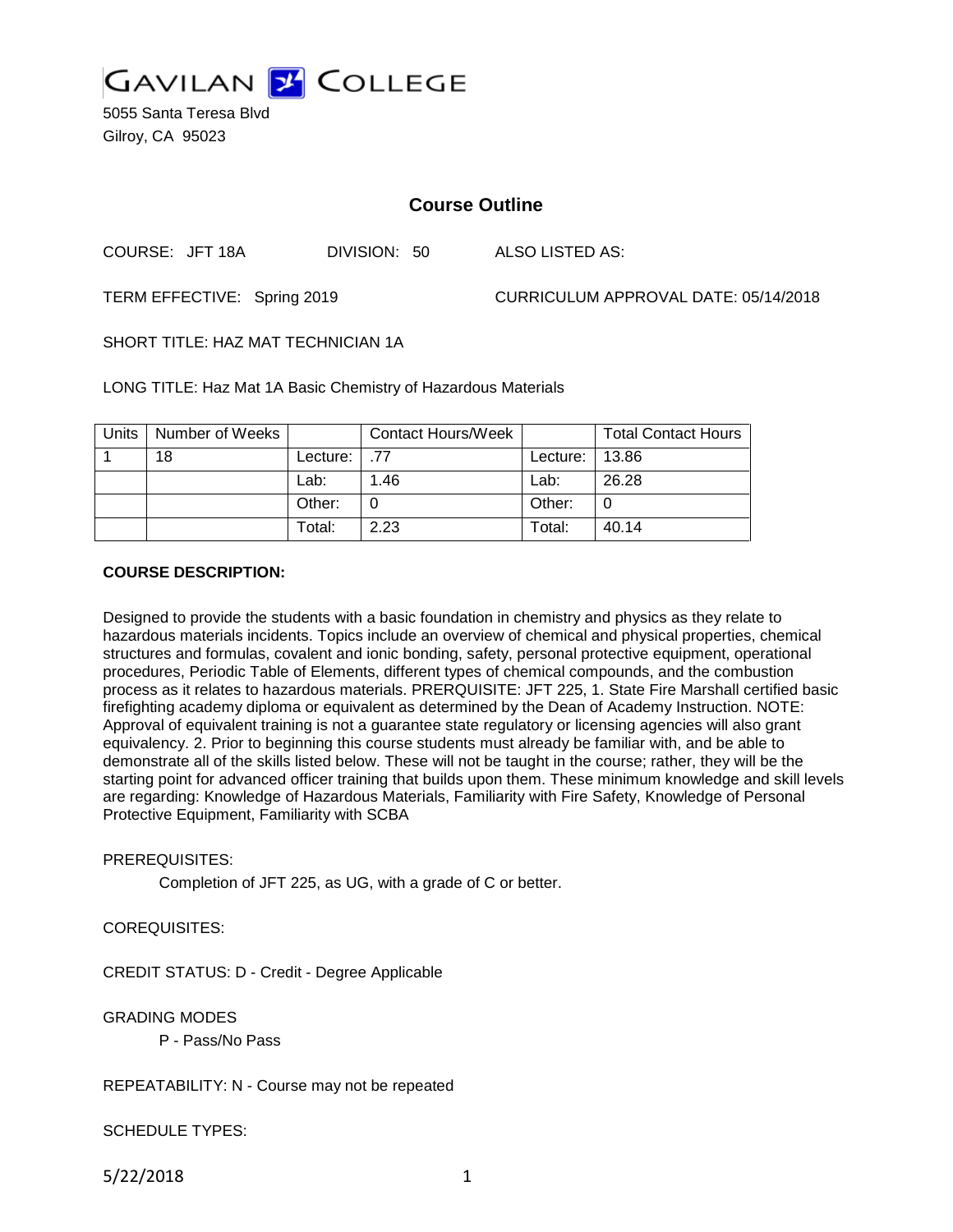- 02 Lecture and/or discussion
- 03 Lecture/Laboratory
- 04 Laboratory/Studio/Activity

#### **STUDENT LEARNING OUTCOMES:**

1. Identify and explain how chemistry affects the hazardous materials response.

Measure of assessment: Objective examination, Class Activity

Year assessed, or planned year of assessment: 2018

# **CONTENT, STUDENT PERFORMANCE OBJECTIVES, OUT-OF-CLASS ASSIGNMENTS**

Curriculum Approval Date: 05/14/2018

Lecture Content:

- I. Chemistry of Hazardous Material
- A. Chemical and Physical Properties
- B. Periodic Table of Elements
- C. Covalent and Ionic Bonding
- D. Chemical Compounds
- E. Combustion Process
- F. Field Monitoring
- G. Detection Devices
- H. Sample Collection Equipment
- I. Effect on Hazardous Material Response
- II. Course Review and Final Exam

Lab Content:

- I. Field Testing
- A. Procedures for Identifying and Classifying Unknown Materials
- II. Personal Protection
- A. Safety
- B. Working with Chemicals
- C. Personal Protective Equipment
- III. Technical Foundation
- A. Operational Strategies
- B. Exposure Limits

# **METHODS OF INSTRUCTION:**

Lecture, discussion and demonstrations will serve as the medium of instruction. Audio-visual aids will be utilized as they facilitate meaningful instruction. Individual guidance will be provided as required.

# **OUT OF CLASS ASSIGNMENTS:**

Reading: Review procedures for Identifying and Classifying Unknown Materials. Required Outside Hours: Assignment Description: Writing: List Sample Collection Equipment used by Hazmat Technicians. Required Outside Hours: Assignment Description: Out of Class: Review HazMat safety procedures and practice using personal protective equipment.

5/22/2018 2